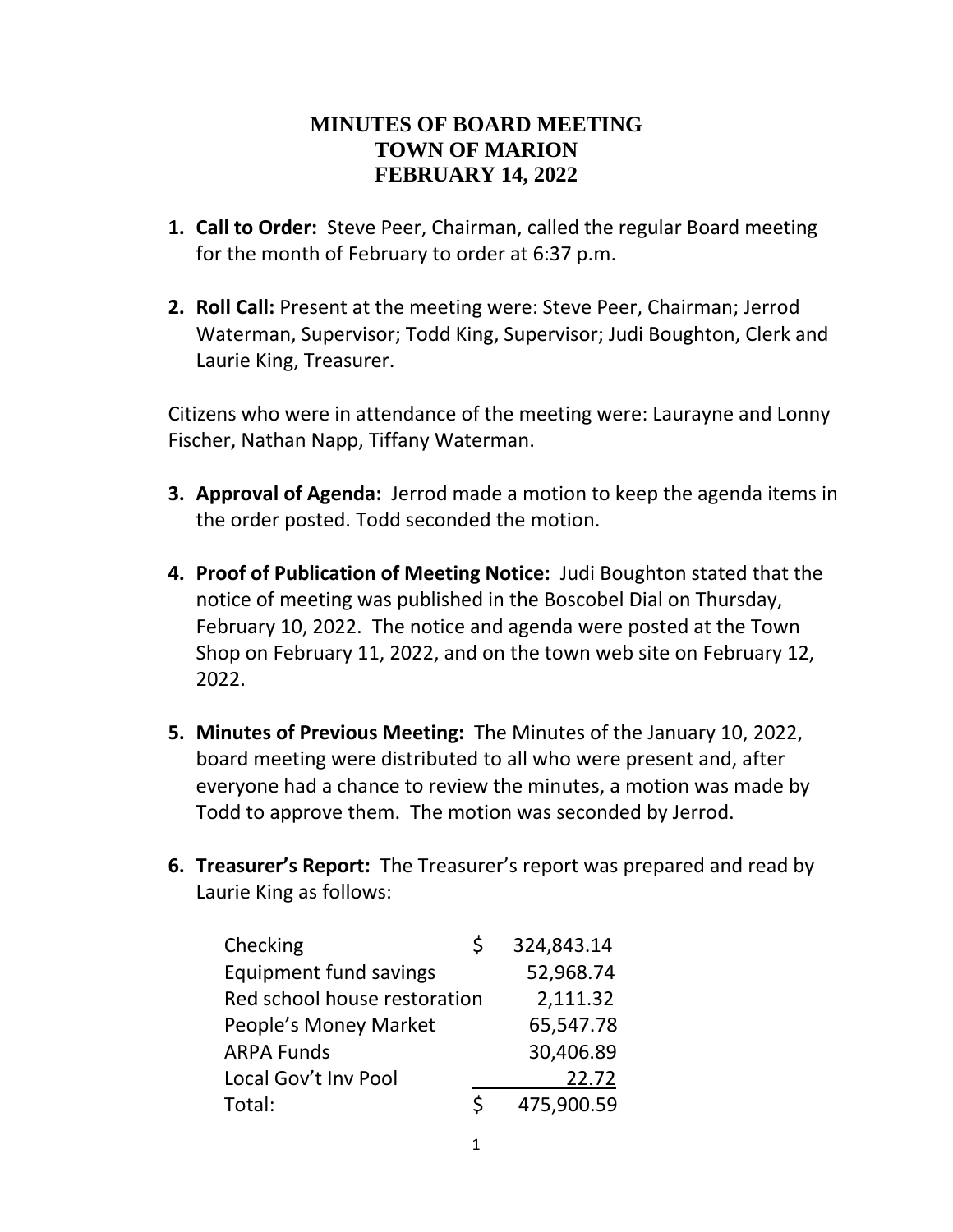Per Board, Laurie will transfer \$7,500 for this year into the equipment fund as budgeted.

Loan Summary: Regarding the loan with Peoples State Bank, the terms of the loan are 2.49% fixed annual rate until 2025. The current loan balance is \$217,381.30. Payments of \$16,500 are due to continue quarterly until a final payment is made in June of 2025.

**7. Citizen Input:** Lonny said the Amish will be building a new school on Tower Road this summer on Levi Beiler's property. Lonny thought we may need a caution sign for children walking at the hill going up Tower road near the old Wetter place. Judi will let assessor know of the school for probable tax exempt status. Laurie volunteered to send contact information on building permits and who to contact through the Grant County Conservation, Sanitation & Zoning Department (CSZD) regarding setbacks, shoreland/floodplain zoning, etc.

## **8. Old Business:**

- **International 7400 Plow Truck Cab (Windshield):** Steve got a price on a windshield or the IH plow truck at \$450 and putting it in will be \$200 from Denny Swenson. He had a price on the door too, but Steve thought that price was a little high. Nathan Napp doesn't think a door will shut so may want to get a door before the windshield as the door frame is sprung. Long-term, Steve said we need to eliminate one of the two trucks, either this on or the Ford truck and, he thought in all fairness, the Ford truck is working well since Jerrell fixed it up. Steve asked the board if they wanted to fix the IH that had been wrecked. Jerrod recommended waiting, so they will put off for the time being.
- **American Rescue Plan Act (ARPA) Update:** Now that the Treasury Department has released the "Final Rule," the township needs to decide on the use of the ARPA funds. Laurie was explaining the service and loss of revenue threshold of \$10 million. Steve said he was leaning toward getting a well and electricity on the new property on Tower Road and adding a bay. He will check on the price of a well, electricity, power post and meter box.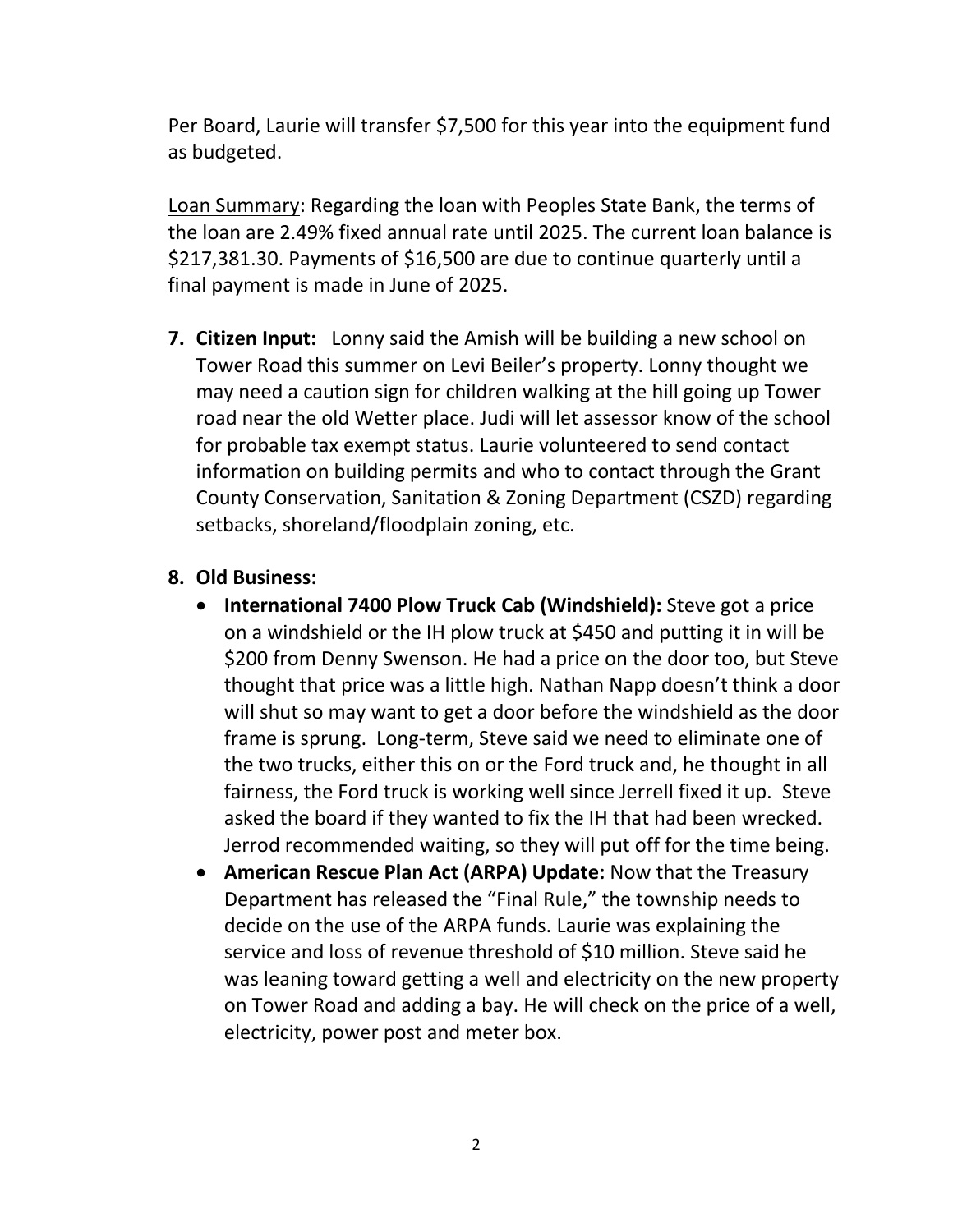- **Update on Brechler/Evangelical Cemetery on Town Hall (Expansion/Cemetery Plotting):** There has not been any progress on this.
- **Update on Plow for Ford Pickup:** (Steve said the agenda item should be "update on plow for cutting edge on Ford dump truck.") Steve said they bought 2 cutting edges, and he gave Chad Line \$100 to pick them up in Monroe.

## **9. New Business:**

New business not on the agenda, Steve asked Todd if he could check with Boscobel Fire Department why they would request 4 or 5 fire departments to come out to a recent fire in the township.

- **Federal Bipartisan Infrastructure Law (BIL) Funding (FFY 2022-2026):**  Steve would like to check into replacing the Mertz bridge on Town Hall. Follow up at the March meeting.
- **Election Voting Machine Update/Training:** Judi said the new voting machines are in and she and the chief inspectors will be receiving training at the county.
- **10.Future Agenda Items:** Brechler Cemetery update, Ford blade on pickup update. Bid out seal coating and gravel – advertise for April meeting.
- **11.Patrolman's Report:** International has bad tires on the front and jumps around a little. Look at snow plow situation on Ford pickup.

Discussed what roads need to be re-sealcoated this year; consider Bipartisan Infrastructure Law Funding.

- **12.Correspondence:** None.
- **13. Approval of Invoices:** A motion was made by Jerrod to approve the February invoices. Todd seconded the motion.

Additional checks written out after the February 2022 board meeting and before the March 2022 board meeting are:

- None.
- **14.Adjournment:** Motion was made to adjourn the meeting by Todd. Jerrod seconded the motion, and the meeting was adjourned at 7:45